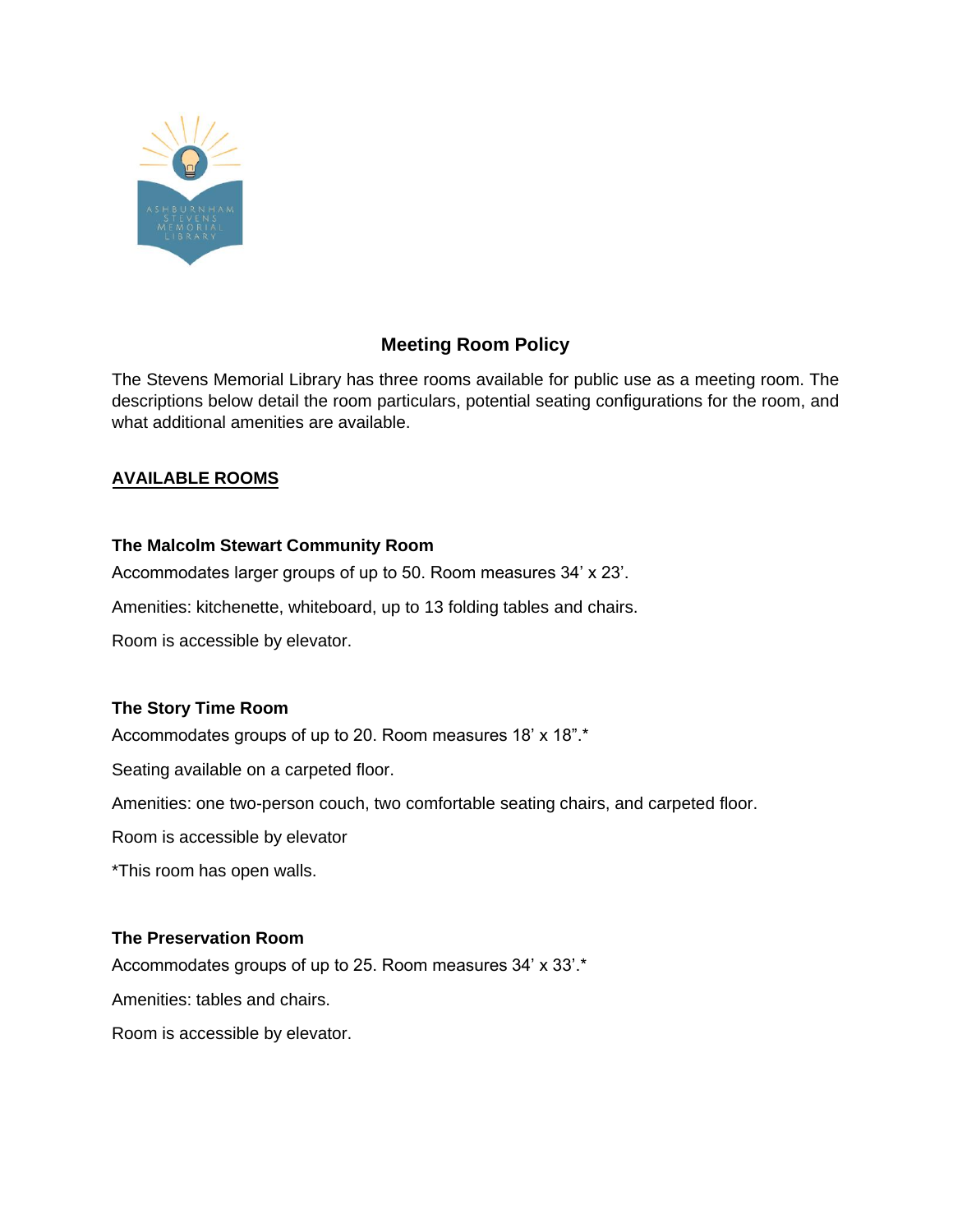\* While the footprint of the Preservation Room is larger, the ceiling is lower and not all the room is available for seating.

 Additional technology is available for meeting rooms upon request. If you would like to request a laptop, projector and screen, and/or a public address system (PA), please indicate these needs on the room request form.

Not sure what room best fits your needs? Please talk with a Library team member.

 When meeting rooms are not being used for Library programs, the Library encourages the use of meeting rooms by organizations for educational, cultural, recreational, or charitable activities during Library operational hours. The Stevens Memorial Library offers meeting space at no charge. All meetings and programs held in Library rooms must be free and open to the public. Outside groups are not allowed to use Library meeting spaces to solicit donations or to sell or promote items or services. Nonprofit groups that include fundraising as part of their regular business meeting may do so provided the fundraising is not the primary purpose of the meeting and fundraising is not mentioned in the publicity for the meeting.

 The Library does not advocate or endorse the viewpoints of meetings or meeting room users, but makes every effort to make space available on an equitable basis, regardless of the beliefs or affiliations of individuals or groups requesting use. Meeting rooms are scheduled according to the following priorities: Library-related meetings or programs; municipal meetings; outside organizations. Library staff will contact room users if the Library closes and a program is cancelled.

### **GUIDELINES**

### **Failure to follow any of these guidelines may result in a loss of room booking privileges.**

 1. All requests to use a meeting room must be made by an adult who will be personally responsible for the conduct of the meeting, adherence to Library policies and etiquette, payment of any fees or charges, and restitution for any damaged or lost Library property. Requests for use of Library audiovisual or other technology equipment can be made at the time of booking on the room request form.

 2. All groups are required to fill out a written application. Failure to notify the Library of cancellations may result in forfeiture of future bookings. Groups can reserve a meeting up to three months in advance of their meeting. Groups can have up to three scheduled events on the upcoming calendar.

 3. Groups using the meeting room are responsible for costs incurred by the Library or the Town as a result of that use. A group may be required to post a bond to cover anticipated costs (e.g., security or insurance) in advance of the program. The Library assumes no liability for a group's activities. The Library is not responsible for any loss of, or damage to, personal property.

 4. Meeting rooms must be returned to their original state when vacated, including returning furniture to its original location. If custodial staff is required to return the room to its original